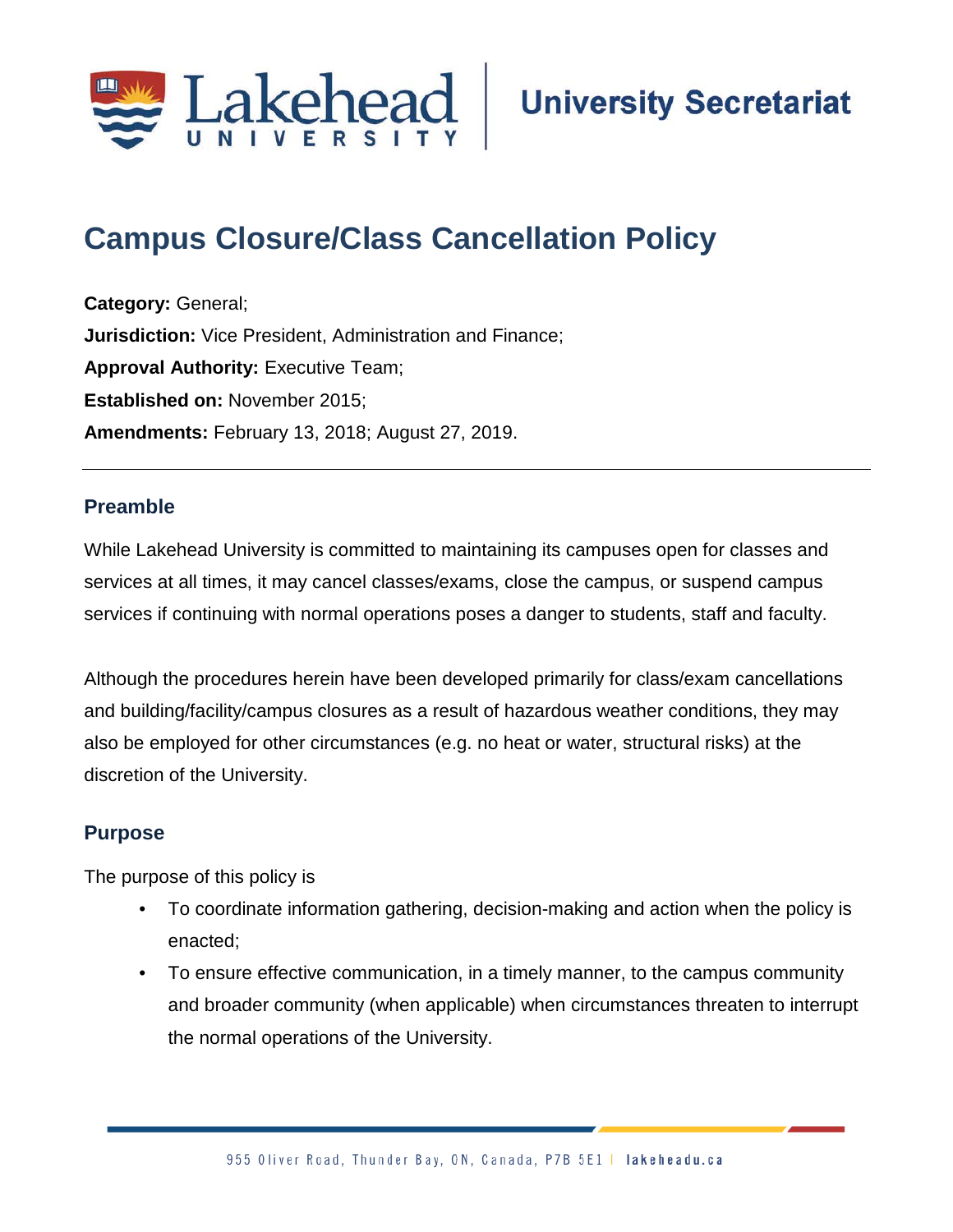# **Authority to Declare Cancellations and Closures**

**Delegation of Authority:** Positions named within this policy may name a designate.

The decision to cancel classes, or close a building/facility/campus, is made by Lakehead University's President in consultation with the Vice-President (Administration & Finance), or their designate, in consultation with one, or all, of the following:

- Director of Security Services Conditions of campus roads, parking lots, sidewalks, stairs, entrance accessibility;
- Director of Physical Plant Conditions of campus roads, parking lots, sidewalks, stairs, entrance accessibility;
- Chief of Staff Current and forecasted weather conditions; Road conditions for the region; Status of public transit; Police warnings; Status of other educational institutions, municipalities, and various organizations;
- Principal (Orillia Campus);
- Provost & Vice-President (Academic);
- Vice-President (External Relations);
- Vice-President (Research and Innovation);

While every effort will be made to consult before a cancellation or closure decision is made, some consultations may be foregone in the interest of safety, and a speedy and efficient decision.

# **Definitions**

# **"Classes Cancelled"**

When classes/exams are cancelled within a building, facility, or across a campus

- Classes and exams in affected area(s) are suspended until further notice;
- Students and faculty are not to attend classes in affected area(s);
- All other University services shall continue to operate normally.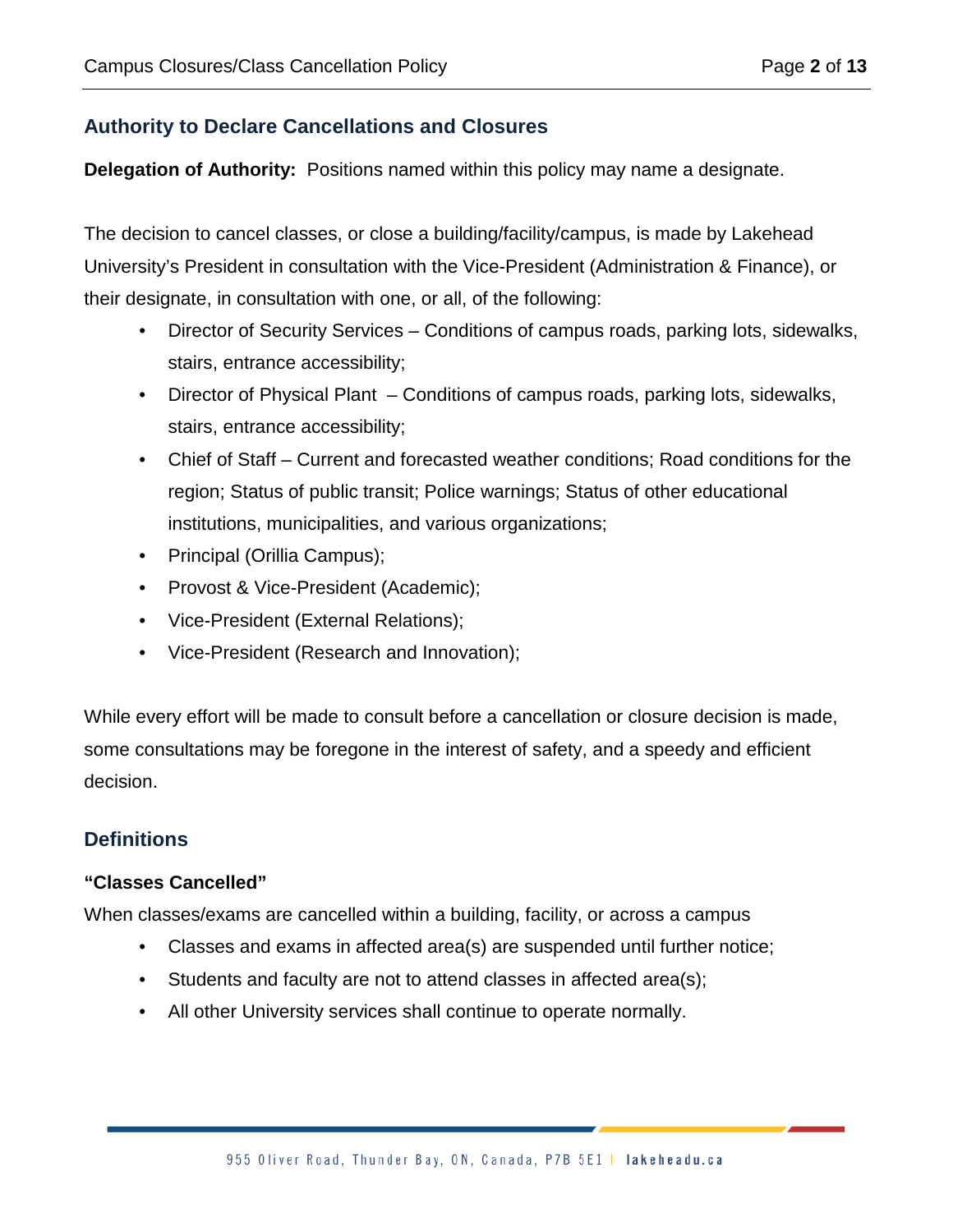# **"Campus Closure"**

When a campus/building/facility of the University is "closed":

- Classes are cancelled in affected area(s) unless instructors make alternate arrangements;
- Examinations are cancelled and rescheduled by the University's Registrar;
- Meetings and other scheduled events are cancelled. Any exceptions will be communicated via the Lakehead University website and/or other communication mechanism as deemed fit by Media Relations;
- All areas and operations not defined as "required services" are closed (see definition, below);
- Deadlines within the Academic Schedule of Dates along with deadlines for student assignments and other submissions due on a "closed" day are postponed until the same hour on the next academic day that the University is not "closed";
- Deadlines for job applications and other employment requirements are postponed to the same time on the next business day on which the University is not "closed".

With the exception of "required services", the decision to close a campus is final and not left to the discretion of individuals or departments unless special arrangements are made with the Vice-President (Administration & Finance). Only those employees who have been notified in advance by their supervisors that they are required workers for the purposes of this policy are expected to report or remain at work.

#### **"Required Services"**

Even when the University is "closed", it is home for many students and some services must be maintained.

The following are defined as "required services", and shall maintain normal operations during a campus closure:

- Food Services for residence;
- Campus Security services;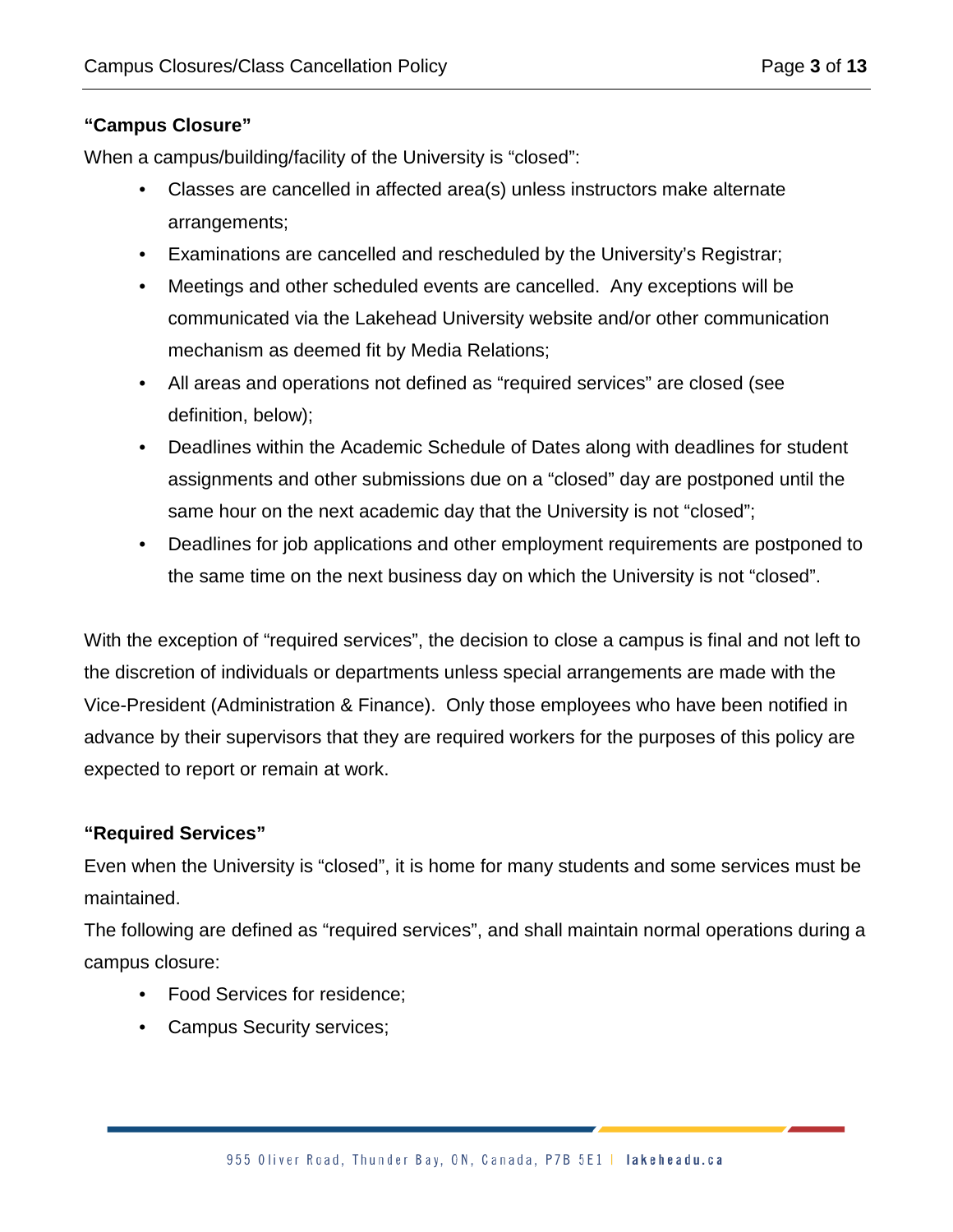- Physical plant services emergency repair and maintenance, snow removal, other designated staff for plant operations, etc. as determined by Director of Physical Plant;
- Residence Life staff;
- Designated staff in Residence and Conference Services;
- Animal care;
- Media Relations;
- Specially designated staff in Student Health and Counselling.

Staff who will provide "required services" would be so designated by the department heads (or designates) responsible for those services. Department heads are responsible for assigning duties to be carried out and making reasonable arrangements for the protection of essential staff.

No department can designate any other services as "required" or require staff to work during a "closed" period without approval from the Vice-President (Administration & Finance).

# **Procedure**

#### **1. Assessment of Cancellation/Closure Indicators and Factors**

Indicators and Factors to be assessed by respective Assessment Group should include as many of the following as possible:

- Safety of students, faculty, staff and visitors;
- The day's scheduled events and activities;
- Campus conditions, including vehicle and pedestrian accessibility (parking lots and walkways);
- Weather reports (Environment Canada; Weather Network);
- Road conditions (Ministry of Transportation (Ontario) website; Media; OPP);
- Police recommendations and warnings (Websites; Social Media);
- Local and regional transit service;
- City Works status (Ploughs; Warnings; Closures);
- Status of local and region's primary/secondary/post-secondary institutions;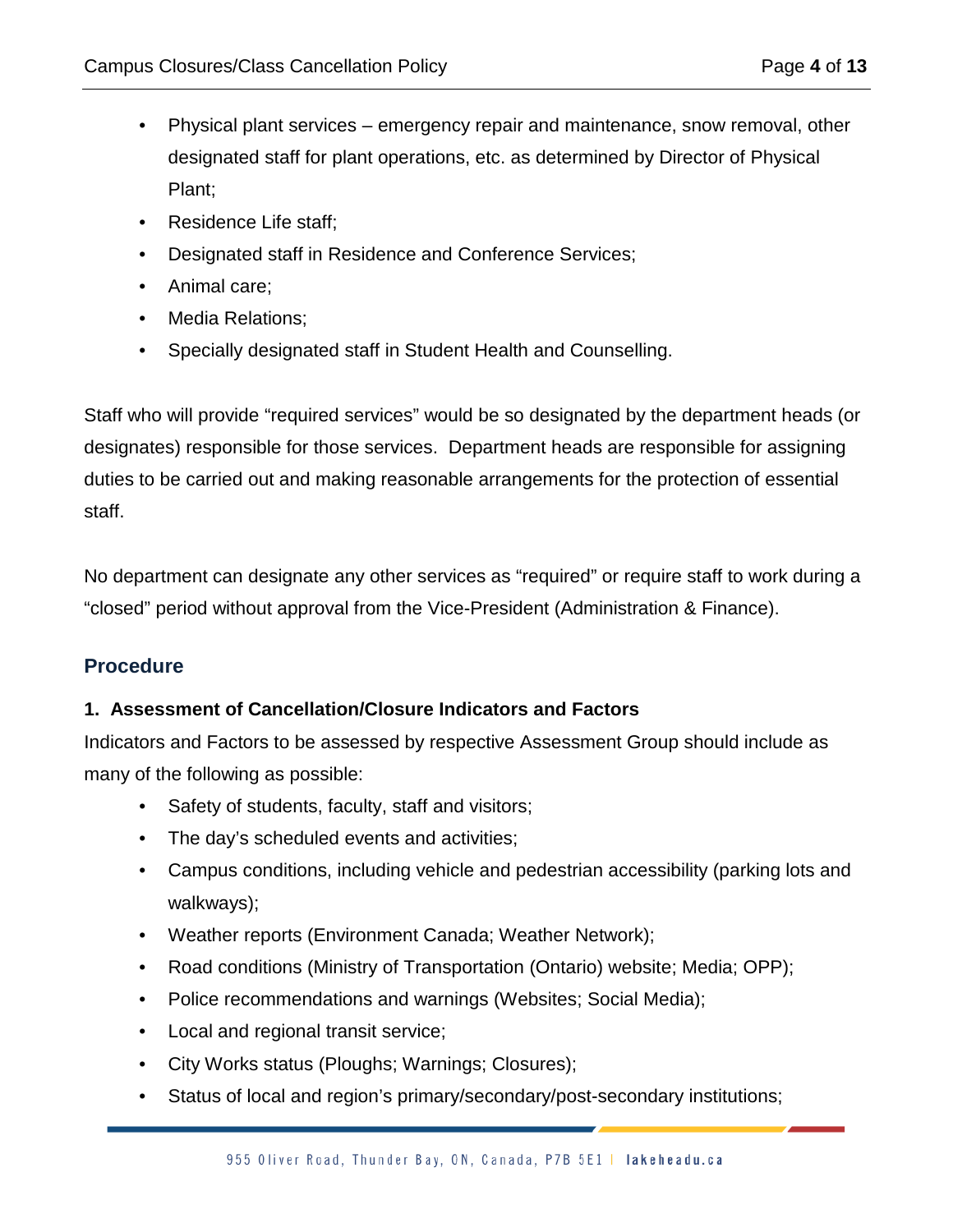#### **Orillia Campus Assessment Group**

- Associate Vice-President, Orillia Campus
- Security Services Coordinator, Orillia Campus Conditions of campus roads, parking lots, sidewalks, stairs, entrance accessibility;
- Physical Plant, Orillia Campus Conditions of campus roads, parking lots, sidewalks, stairs, entrance accessibility;
- Marketing & Communications Associate Current and forecasted weather conditions; Road conditions for the region; Status of public transit; Police warnings; Status of other educational institutions, municipalities, and various organizations.
- Administrative Officer, Office of the Principal, Orillia Campus
- Principal, Orillia Campus

#### **Thunder Bay Campus Assessment Group includes:**

- Vice-President (Administration & Finance);
- Provost & Vice-President (Academic);
- Director of Physical Plant Conditions of campus roads, parking lots, sidewalks, stairs, entrance accessibility;
- Chief of Staff Current and forecasted weather conditions; Road conditions for the region; Status of public transit; Police warnings; Status of other educational institutions, municipalities, and various organizations;
- Director of Security Services Conditions of campus roads, parking lots, sidewalks, stairs, entrance accessibility;

# **Additional members of the Thunder Bay Assessment Group may include:**

- Vice-President (External Relations);
- Vice-President (Research and Innovation);
- President.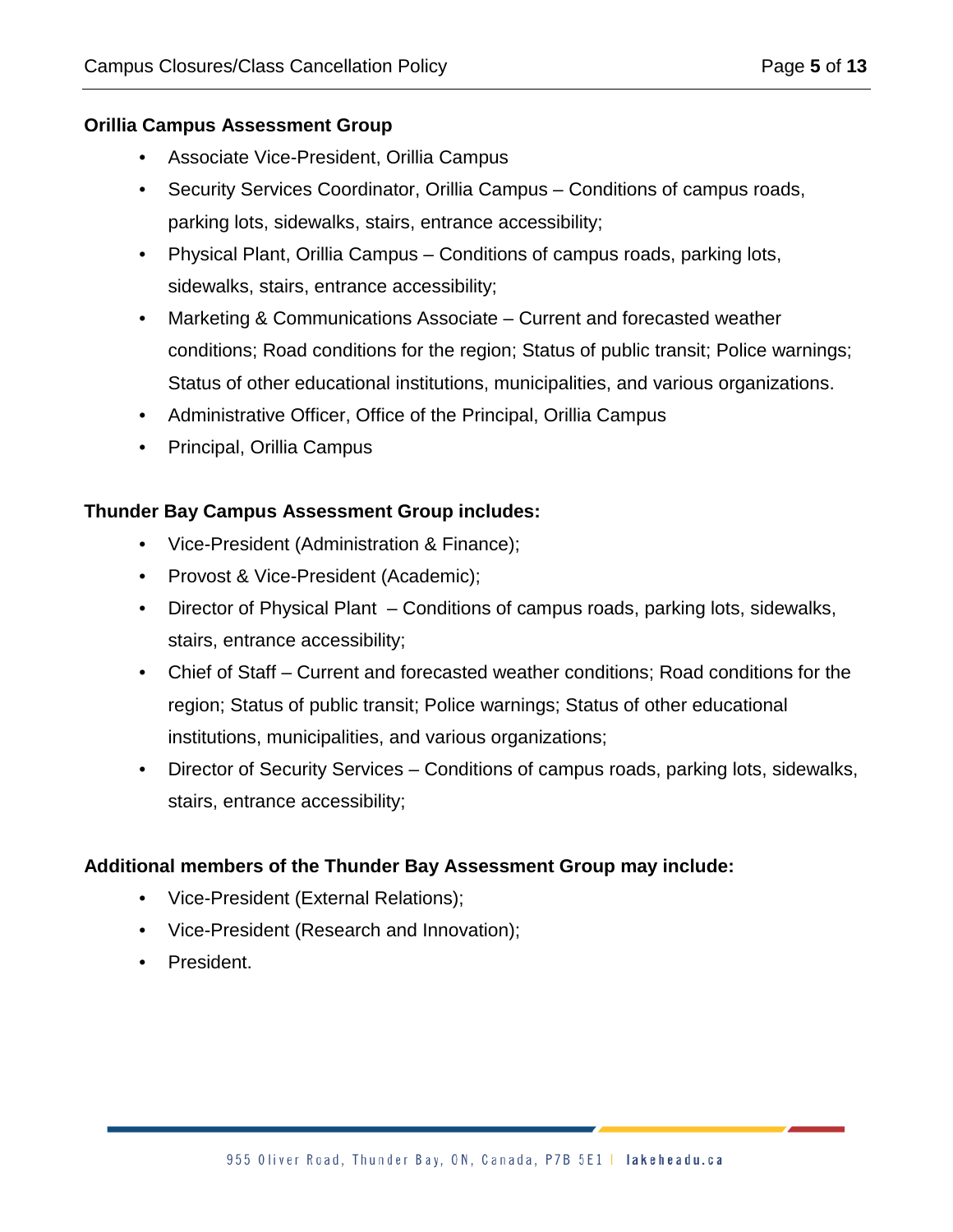# **2. ORDER OF ACTION** (Campus Specific)

The following orders of action are in response to inclement weather conditions, however they may be employed for other circumstances and at any time of day.

### **Orillia Campus**

### • **Day before potential cancellation/closure**

Orillia Campus Assessment Group learns of forecasted inclement weather and is put on standby for conference call/text at 6:00 am the following day to evaluate indicators in preparation for cancellation/closure recommendation.

Security Services Coordinator (Orillia) informs Principal of Orillia Campus of potential cancellation/closure recommendation.

# • **Day of potential Cancellation/Closure**

#### **6:00 – 6:15 am**

Orillia Campus Assessment Group evaluates indicators and agrees on recommendation.

#### **6:15 - 6:20 am**

Security Services Coordinator (Orillia) informs University's Principal of Orillia Campus of Group's recommended action, or whether no action is required. The Principal of Orillia Campus will notify the Vice-President (Administration & Finance)

#### **6:25 am**

If the cancellation of classes or a closure IS RECOMMENDED by the Group, the Principal of Orillia Campus informs the Vice-President (Administration & Finance) and University President of recommendation. If the cancellation of classes or a closure is NOT RECOMMENDED by Group, no further action is required.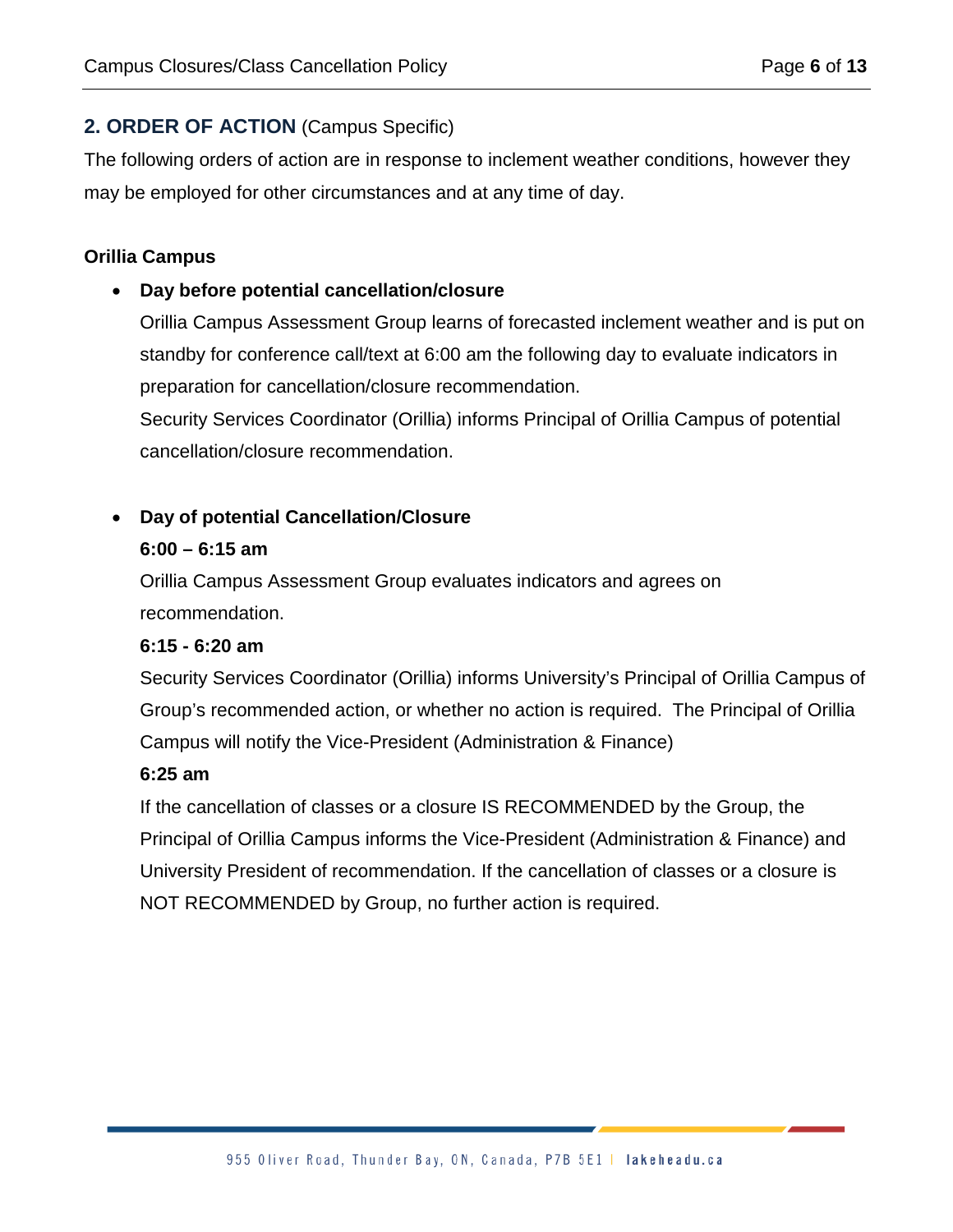# **Thunder Bay Campus**

#### • **Day before potential cancellation/closure**

Thunder Bay Campus Assessment Group learns of forecasted inclement weather and is put on standby for conference call/text at 6:00 am the following day to evaluate indicators in preparation for cancellation/closure recommendation.

# • **Day of potential Cancellation/Closure**

#### **6:00 – 6:15 am**

Thunder Bay Campus Assessment Group evaluates indicators, agrees on action to be taken (if any).

#### **6:15 - 6:20 am**

The Vice-President (Administration & Finance) will notify the President

#### **6:25 am**

If the cancellation of classes or a closure IS RECOMMENDED by the Group, the Vice-President (Administration & Finance) informs the University President of recommendation. The Group will proceed with next step (COMMUNICATION). If the cancellation of classes or a closure is NOT RECOMMENDED by Group, no further action is required.

# **4. Communication of Cancellation/Closure**

Once the Vice-President (Administration & Finance) or Principal of Orillia Campus has informed a Campus' Assessment Group that the President has been informed of the recommendation to cancel classes/exams, or for a building/facility/campus closure, it is imperative that the Group notifies the Lakehead community (and external community, if applicable) as soon as possible.

While classes being canceled, or the closure of a building, may occur at one campus, the entire University community will be informed as cancellations and closures may affect students, faculty and staff in various ways (e.g. cross-campus meetings/classes; dependency on cross-campus operations).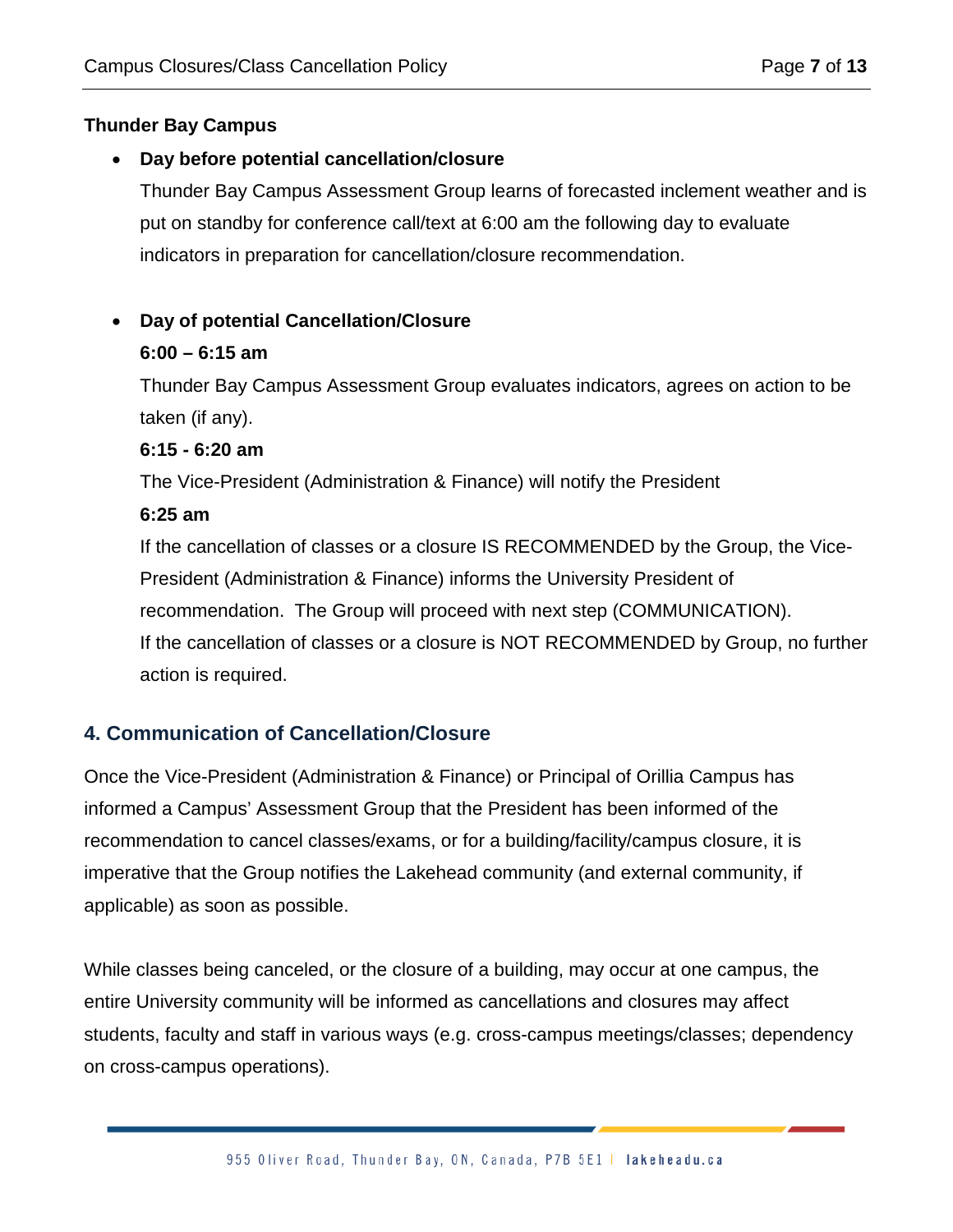The following outlines courses of action in specific situations.

# **Cancellation of Classes/Exams or Closure of Orillia Campus (Heritage Place and/or Simcoe Hall)**

### **Security Services Coordinator (Orillia)**

- Issues Blazecast to all Orillia students, faculty and staff.
- Post notices at all main entrances.

#### **Marketing & Communications Associate (Orillia)**

- Updates University Campus Status webpage.
- Posts notice to all campus digital monitors.
- Issues Twitter, Facebook and MobileSafety notifications, and a media advisory/alert.
- *\*See appendices, below, for all notification templates.*

#### **Information/Switchboard**

• Change the voice mail message on the University's main telephone numbers.

#### **Chief of Staff**

• Issues Communications Bulletin to students, faculty and staff at Orillia and Thunder Bay campuses.

# **Cancellation of Classes/Exams or Closure of Thunder Bay Campus**

#### **Security Services (Thunder Bay)**

- Issues Blazecast to all Thunder Bay students, faculty and staff.
- Post notices at all main entrances.

#### **Chief of Staff**

- Updates University Campus Status webpage.
- Posts notice to all campus digital monitors.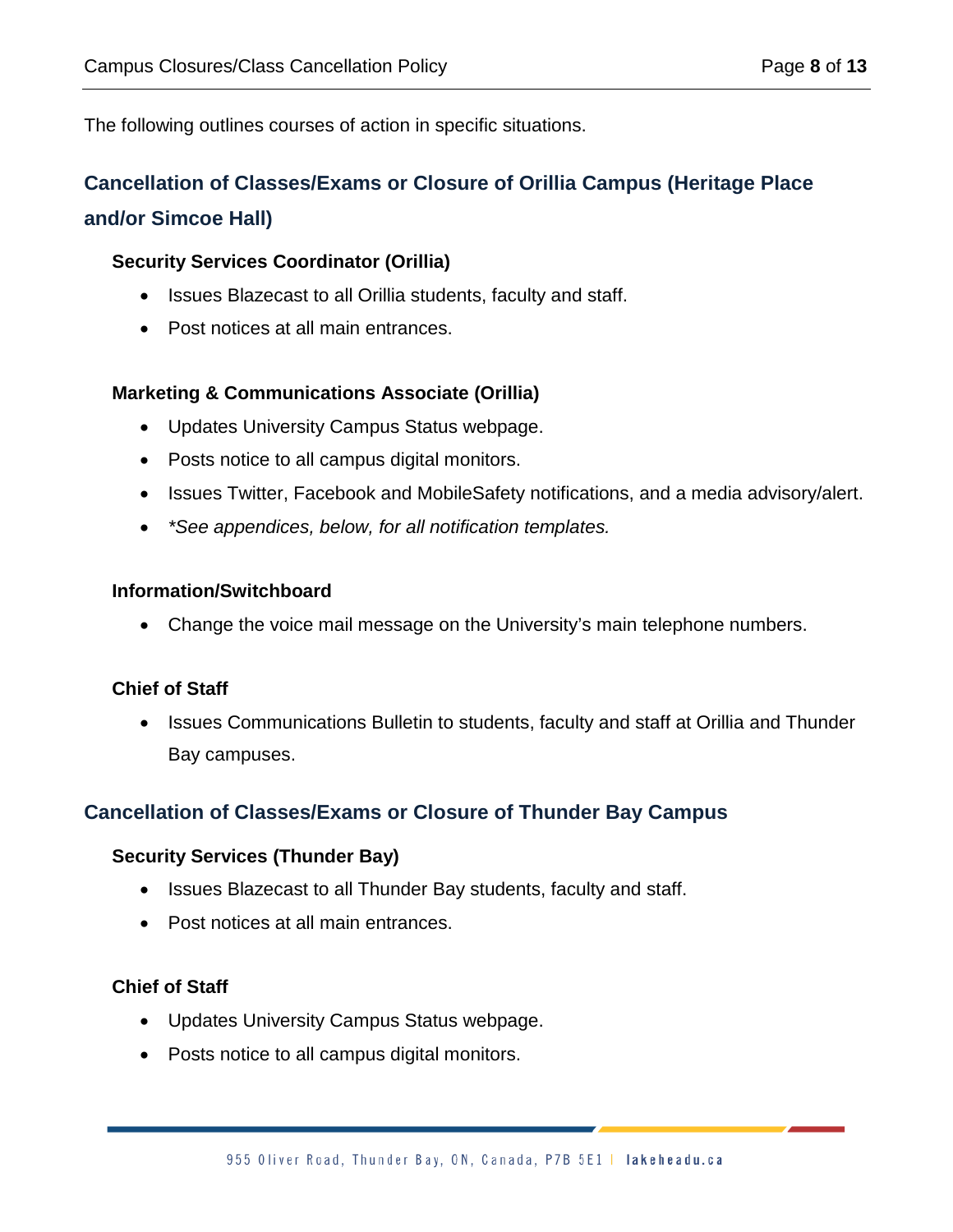- Issues Communications Bulletin to students, faculty and staff at Orillia and Thunder Bay campuses.
- Issues Twitter and MobileSafety notification and a media release.
- *\*See Appendix 'A' for all notification templates.*

#### **Information/Switchboard (Thunder Bay)**

• Change the voice mail message on the University's main telephone numbers.

# **Notifying Direct Reports**

All Vice-Presidents are responsible for informing their direct reports of the cancellation of classes/exams, or of the closure of a building/facility/campus. Direct reports will, in turn, advise all respective department heads, and so forth.

Individual department heads should not contact individual employees to notify them of a closure since all closure details will already have been sent through the Blazecast system.

# **Responsibilities of Members of University Community**

Members of the University community are responsible for their own safety and for checking the Lakehead University website, watching for Communications Bulletins, and watching/listening for updates from local media.

Lakehead classes and services are considered open unless the University has issued an official announcement stating the cancellation of classes/exams, or the closure a building/facility/campus.

Weather and road conditions within the regions of Northwestern and Central Ontario can vary widely. If you are in a particular area more adversely affected by weather and road conditions than the rest of the region — and cancellation/closure indicators have not signaled a need for Lakehead to cancel classes/exams or close a building/facility/campus — the University trusts that you will choose to not risk traveling. If that is the case, please inform your instructor(s) or supervisor(s) of your absence due to unsafe travel conditions.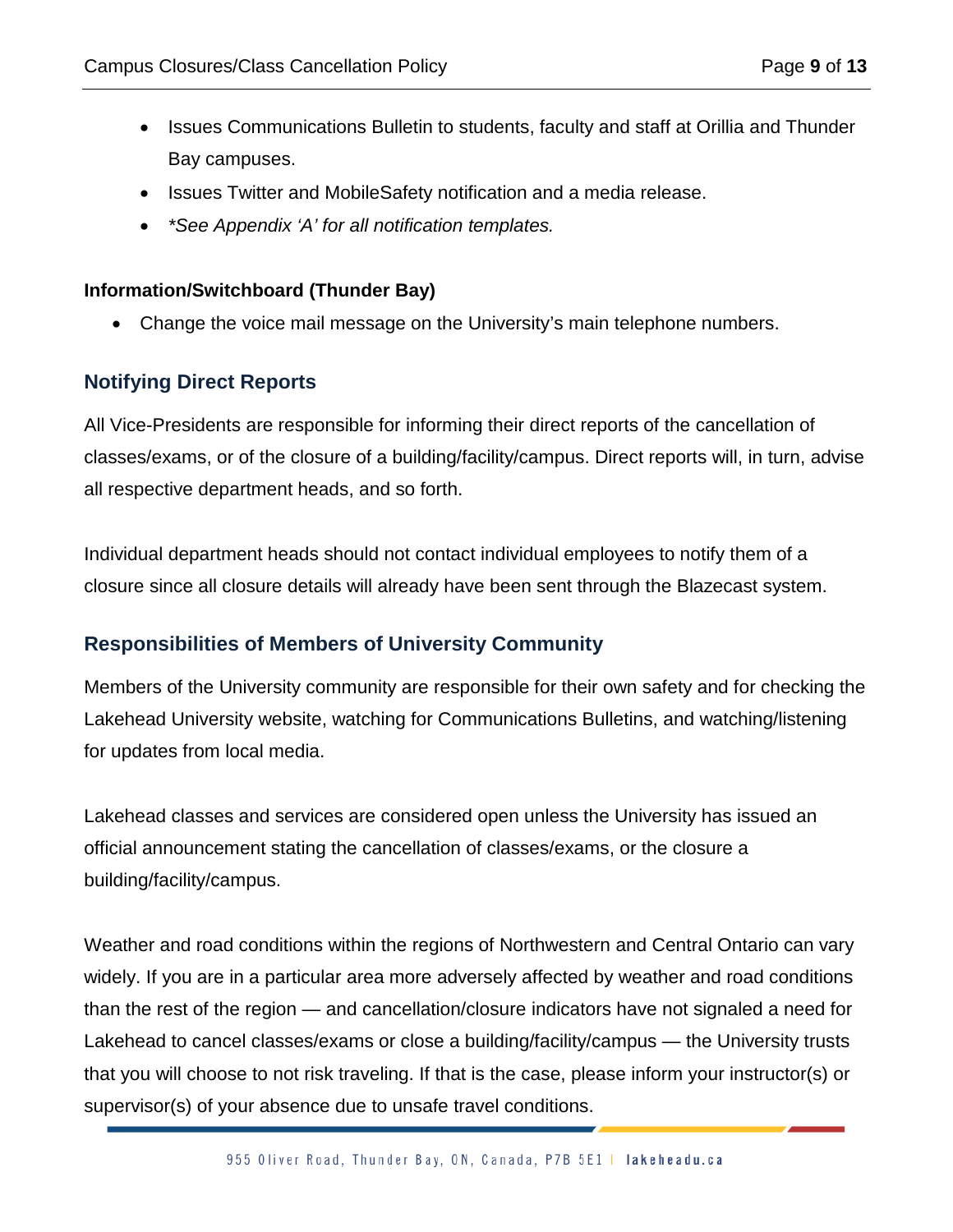**Faculty/Staff Absent Due to Inclement Weather** In the event of inclement weather and the University remains open, all employees are expected to make every reasonable effort to report to work. However, employees should not take unnecessary personal risks when it is unsafe to travel to work. Employees not able to report to work and Employees subject to pay loss may apply an accumulated vacation day, accumulated overtime, or make arrangements appropriate to their supervisor, to make up for time lost or to offset the monetary loss.

In the event the University is closed due to inclement weather or some other unusual circumstance (the "Closure") faculty and staff employees:

- **(i)** will be paid accordingly.
- **(ii)** required to work during a Closure will be compensated according to their employment contract or collective agreement.

All employees working shifts that fall outside normal University working hours must check with their supervisors to confirm their working schedule for any working day.

#### **Assistance to those Stranded on Campus**

In the event that the University is forced to close and people are stranded on one of our campuses, Residence & Conference Services will provide assistance, shelter and food, as required.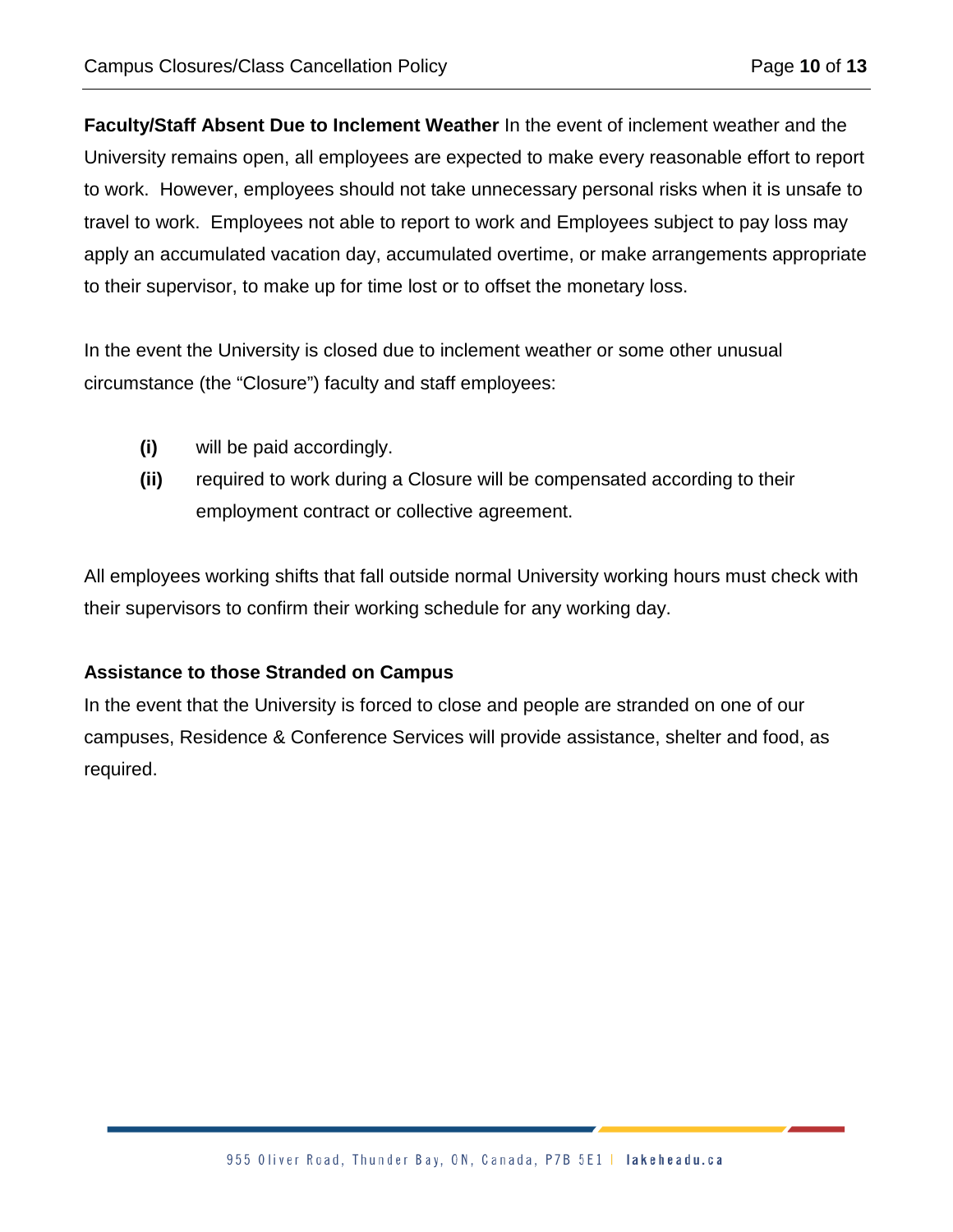# **Appendix A – Notification Templates**

The following notifications are templates, and may be edited, as required.

# **Blazecast and Communications Bulletin (Classes/Exams Cancelled)**

Due to extreme inclement weather, all classes and exams at our [Orillia/Thunder Bay] campus are cancelled, today (\*\*\*date\*\*\*).

All campus services and offices will remain open. All members of the University community are advised to exercise caution, as the roads may be hazardous.

For more information please check [Orillia/Thunder Bay Campus status web page: [ https://www.lakeheadu.ca/about/thunder-bay-campus // https://www.lakeheadu.ca/about/orillia-campus ].

Please monitor the web page for updates.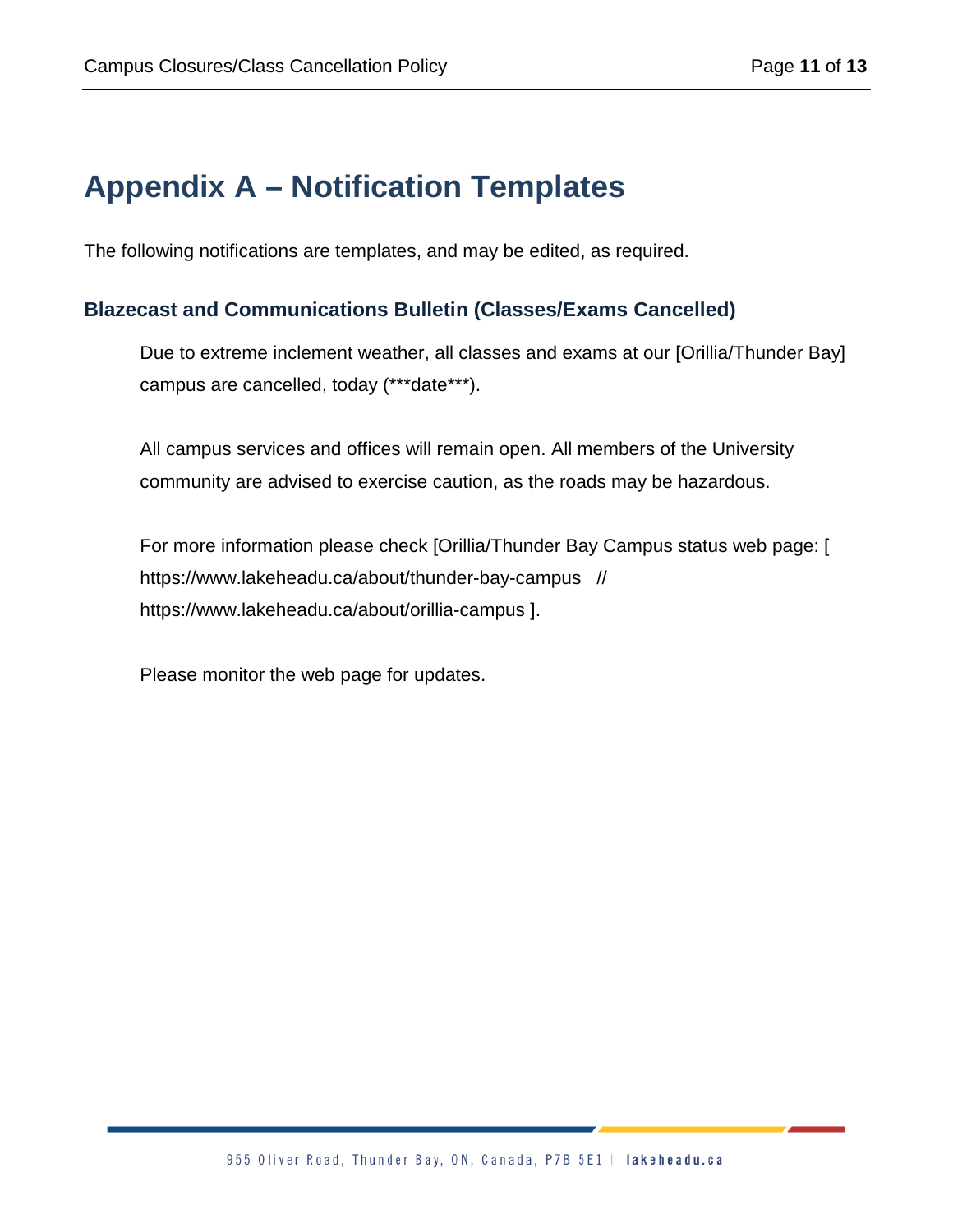# **Blazecast and Communications Bulletin (Campus Closed)**

Due to extreme inclement weather and poor driving conditions, the [Orillia/Thunder Bay] campus is closed, today (\*\*\*date\*\*\*).

Unless you are considered a required service, it is not recommended to travel to the campus, today. Please monitor the webpage for updates.

For more information please check [Orillia/Thunder Bay Campus status web page: [ https://www.lakeheadu.ca/about/thunder-bay-campus // https://www.lakeheadu.ca/about/orillia-campus ].

#### **Media Release (Classes/Exams Cancelled)**

The following texts must be inserted into a Lakehead University media release template to be issued by the Office of Media Relations.

Lakehead University Cancels Classes and Exams, Today

Due to extreme inclement weather and poor driving conditions, all Lakehead University classes and exams at the [Orillia/Thunder Bay] campus are cancelled, today (\*\*\*date\*\*\*).

All other campus services and offices will remain open.

All members of the University community are advised to exercise caution, as the roads may be hazardous.

For more information and updates please check [Orillia/Thunder Bay Campus status web page: [ https://www.lakeheadu.ca/about/thunder-bay-campus // https://www.lakeheadu.ca/about/orillia-campus ].